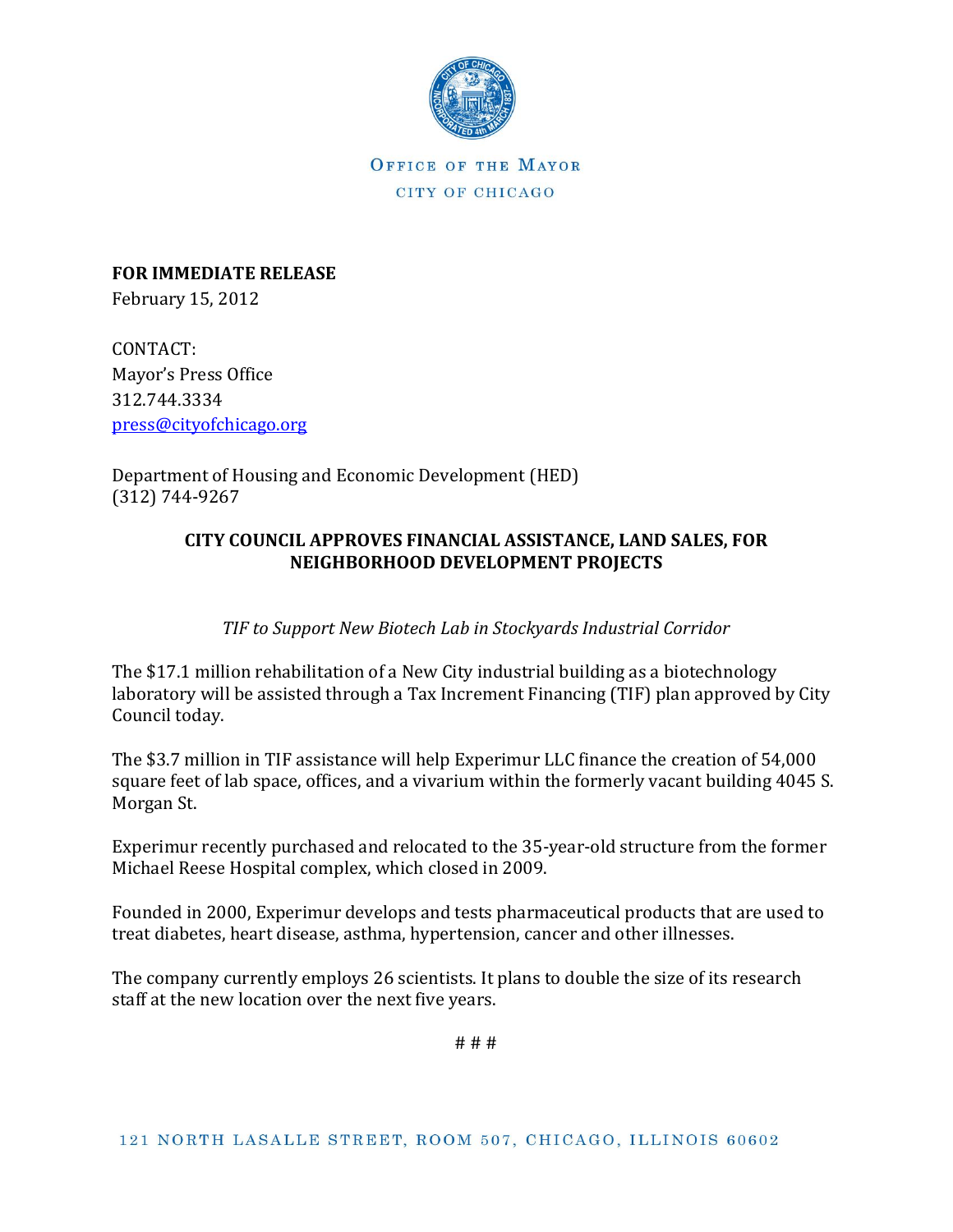

OFFICE OF THE MAYOR CITY OF CHICAGO

## *Logistics Headquarters to Expand Through TIF Assistance*

One of the country's fastest-growing logistics companies will expand its headquarters in Logan Square through \$2 million in Tax Increment Financing (TIF) assistance approved by City Council today.

Coyote Logistics, which matches businesses with trucking companies, will use the funds for a 65,000-square-foot build-out within the Green Exchange, a designated Chicago landmark at 2565 W. Diversey Ave. The company relocated to the building last year bringing 625 jobs to the city, far in excess of the 300 jobs called for in the TIF agreement. The company will also add an additional 400 new jobs to the Green Exchange in an expansion effort that is unrelated to the TIF assistance.

"Coyote's ongoing expansion will not only provide high-tech transportation solutions to businesses across North America, it will bring hundreds of new jobs to the City of Chicago," Mayor Emanuel said.

Founded in 2006, the company's supply-chain network specializes in fleet backhaul for food and beverage, consumer products, and government services firms. Customers' trucks are used to transport other customers' loads on return trips instead of those trucks going home empty.

In the last year, Coyote approximately doubled the number of freight loads it services per day, from about 1,000 to more than 2,000. The increased efficiency resulted in 5.5 million fewer miles that customer's trucks were required to travel on North American highways and 10,000 fewer tons of carbon emissions that entered the atmosphere.

The 275,000-square-foot Green Exchange caters to companies that provide sustainable products and services. A designated Chicago landmark, it was constructed in 1913 for the Vassar Swiss Underwear Co. Coyote consolidated operations within the building from two facilities outside of Chicago last year.

# # #